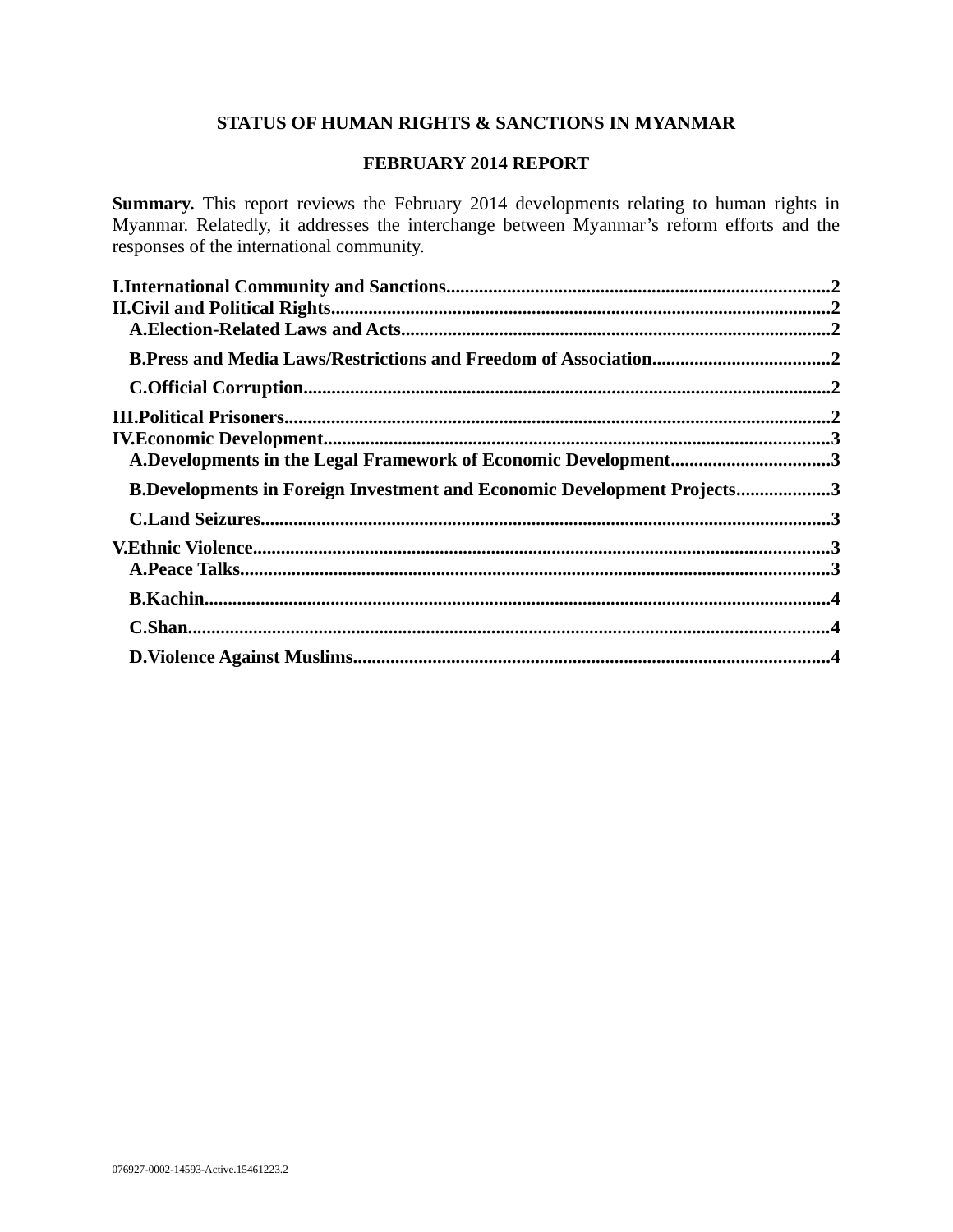#### **I. International Community and Sanctions**

The Rohingya issue took center stage with respect to international attention on Myanmar in the past month. Tomas Ojea Quintana met with protesters in western Myanmar's Rakhine State in February during his last visit to the country as United Nations Special Rapporteur on the human rights situation in Myanmar. He was met by protesters who complianed that he is biased in favor of "Bengalis," which is the politically charged way that many Rakhine Buddhists derisively refer to Rohingya Muslims who live in Rakhine but are denied Myanmar citizenship.<sup>1</sup>

During his visit, Quintana noted that "the situation in Rakhine state might jeopardize the whole (reform) process because of the international and regional implications of the situation."<sup>2</sup> In January, reports of a mass killing of Rohingya in a village led to demands for an investigation, which were ignored by Myanmar's government.<sup>3</sup> Quintana said he will urge the U.N. Human Rights Council to work with the government to carry out a credible investigation if the government's current probe fails to meet international standards.<sup>4</sup> He suggested that "[a]n investigation conducted with the involvement and support of the international community, including in relation to technical assistance, represents an opportunity to turn the tide of impunity in Myanmar,"<sup>5</sup> Quintana also met with a Rakhine political group believed to be involved in fomenting violence, and noted that the international community should listen to Rakhine Buddhists' legitimate demands, but that those demands cannot be realized through violence and the loss of life. $^6$ 

The union government, which was also criticized by Quintana, was likewise criticized by a report which identified what were said to be official orders codifying the manner of legal discrimination against the Rohingya.<sup>7</sup> The government's response was that it "does not remark on baseless accusations from Bengali lobby groups." The union govenrment also took an aggressive stance toward Médecins Sans Frontières ("MSF"), the French medical aid organization that is providing treatment to tens of thousands of people in Myanmar and is the main provider of medical treatment to the Rohingya.<sup>8</sup> MSF, which noted that it treated victims of the January massacre the government alleged did not happen, was ordered to stop all its work in Myanmar as a result of those and other comments by the organization regarding the situation in Rakhine State.<sup>9</sup> The U.S. Embassy in Myanmar responded by calling for Myanmar to give aid groups such as MSF unfettered access in Rakhine state. A couple of days later MSF was allowed to resume work, but not in Rakhine State.<sup>10</sup>

During his visit, Quintana visited other hotbeds of violence between the union government and ethnic minorities, including Laiza, the rebel-controlled area in northern Myanmar, as well as the area surrounding the contested Latpadaung copper mine and two prisons.<sup>11</sup> In response to recent developments, the head of the U.S. government's aid organization USAID, Rajiv Shah, noted that the continuation of U.S. economic assistance to Myanmar depends on it stopping restricting humanitarian access to communities hit by sectarian violence.<sup>12</sup>

Despite the pressure exerted on Myanmar over the Rohingya issue, the country has continued to fulfill its duties as rotating president of ASEAN. For instance, in February,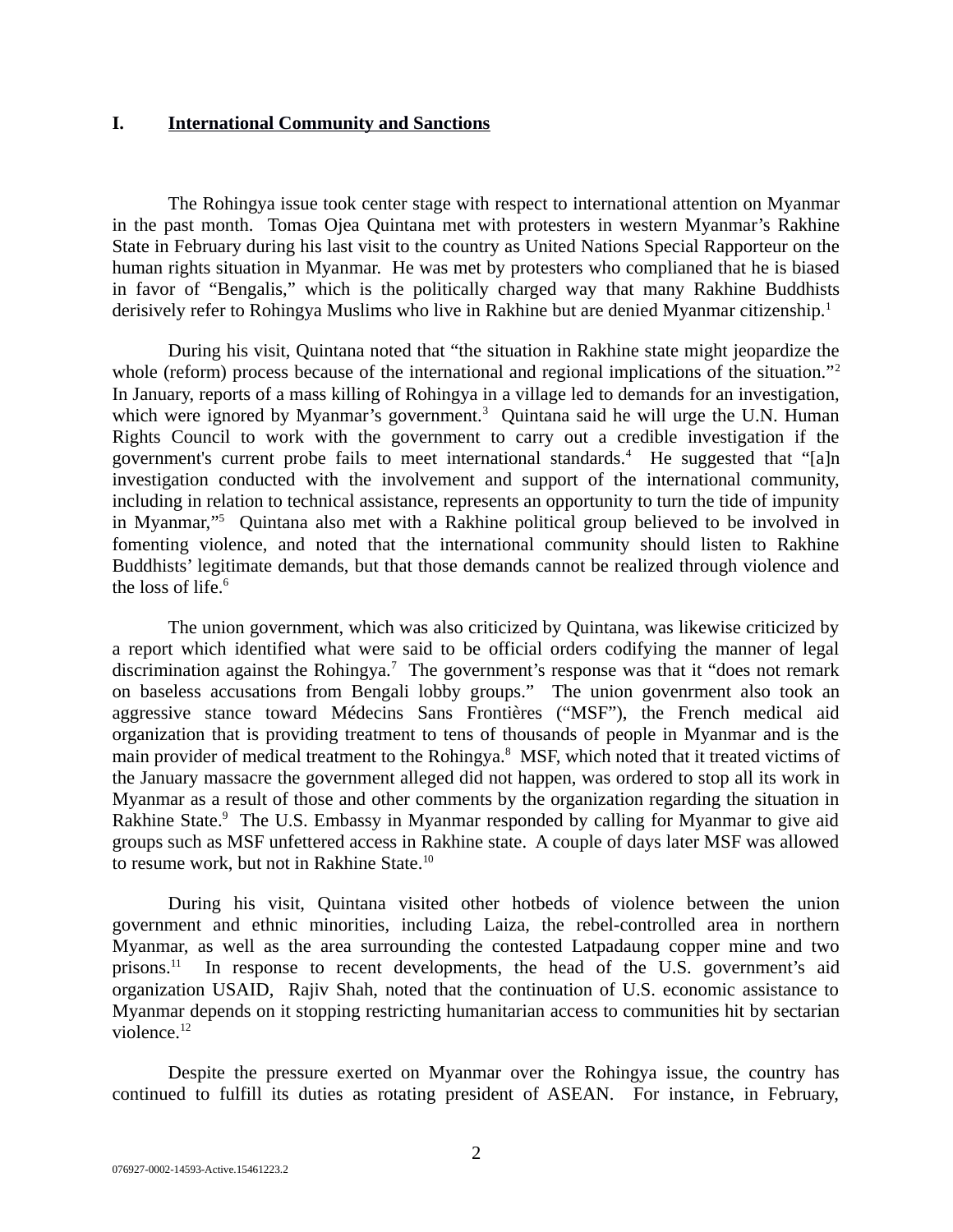Myanmar hosted the ASEAN economic integration meetings. $13$  At the same time, local media reported that Myanmar was planning to reduce its planned expenditures on hosting ASEAN meetings out of budget considerations.<sup>14</sup> In early March, Myanmar also hosted meetings of the Bay of Bengal Initiative for Multi-Sectoral Technical and Economic Cooperation, a regional organization which includes Bangladesh, India, Myanmar, Sri Lanka, Thailand, Bhutan and Nepal. These meetings, held in Naypyidaw, included several heads of state, including outgoing Indian Prime Minister Manmohan Singh.

# **II. Civil and Political Rights**

# **A. Election-Related Laws and Acts**

As the Parliament continues its 2014 session, its agenda continues to be dominated by Constitutional reform debates and other election-related acts in preparation for the upcoming 2015 presidential election. The Parliament established the Joint Committee for Reviewing the Constitution (JCRC) to assess the 2008 Constitution, which had been heavily influenced by the controlling military, and by the January 31, 2014 deadline for submissions of reform proposals, the JCRC had received over 28,000 submissions.<sup>15</sup> Among the submissions received by the JCRC were over 27,000 calls to amend the Constitution's Chapter 1, which deems military participation in national politics a constant objective of the nation in the controversial article  $6(a)$ .<sup>16</sup> Similarly, the JCRC received over 5,000 recommendations to amend the Constitution's Chapter 12, which contains the requirement that constitutional amendments be approved by more than seventy-five percent of the Parliament; because twenty-five percent of Parliament seats are reserved for military officials, this super-majority voting provision effectively grants veto power to the military.<sup>17</sup> Parliament likewise considered an amendment to Article 59(f) of the Constitution, which prohibits anyone with close family members who owe allegiance to a foreign power to run for president.<sup>18</sup> The section was added to the Constitution in 2008 and is widely perceived as aiming to bar Aung San Suu Kyi, whose sons are naturalized British citizens, from a presidential candidacy.<sup>19</sup>

Ultimately, however, the JCRC shied away from implementing the most significant of the proposed constitutional reforms. The committee advised against modifying Article 59(f), which in effect will continue to disqualify Aung San Suu Kyi from the presidency, and will likely mean continued U.S. sanctions on Myanmar after the U.S. Congress conditioned the removal of remaining sanctions on Myanmar reforming its democratic process.<sup>20</sup> The JCRC likewise declined to propose changes to the constitution's provisions guaranteeing the military one quarter of all parliamentary seats and requiring approval by seventy-five percent of Parliament for constitutional amendments.<sup>21</sup> Left unchanged, these constitutional provisions will continue to ensure that the Myanmar military holds an effective veto power over constitutional amendments.

The JCRC's proposals are not binding on the Parliament, and are perhaps to be expected given that 75 of the 109 members of the JCRC are from the ruling Union Solidarity and Development Party or the military.<sup>22</sup> The committee's inaction is nevertheless a disappointing response to the proposed amendments that carried the potential of significant reform.

# **B. Press and Media Laws/Restrictions and Freedom of Association**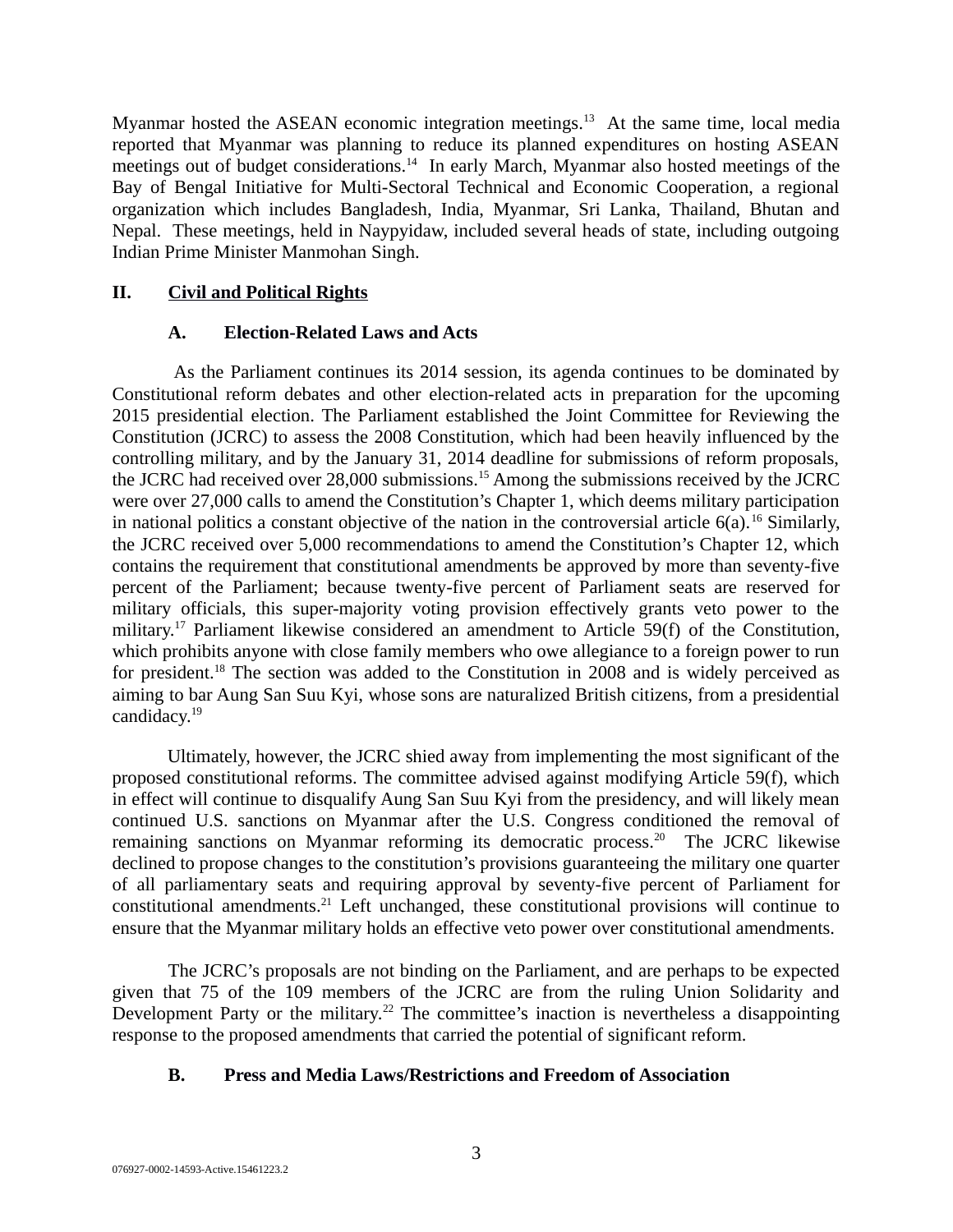Although restrictions on the press have loosened since 2011, Myanmar citizens continue to struggle against instances of media censorship. In recent months, independent local media have alleged that state-owned newspapers The New Light of Myanmar and The Mirror have altered advertisements to remove references to human rights and government corruption. Editors and writers from publications such as Pae Tin Than, the Human Rights and Democracy Journal, and Mawkun magazine have reported similar instances of the state-owned newspapers removing criticism of the Myanmar government from their paid advertisements, while The New Light of Myanmar and The Mirror have responded that the alterations are due to the publications' advertising policies. $23$ 

The trial for four journalists and the CEO of Yangon-based Unity Journal, who were detained by the police after the newspaper reported the existence of an alleged chemical weapons factory in the Magwe region of central Myanmar, began on February 14, 2014.<sup>24</sup> The journalists are charged with publishing state secrets and have been denied bail. The report described the alleged chemical weapons factory in detail, including photographs of the facility, and reported that Chinese technicians and officials had been seen visiting the facility.<sup>25</sup> The issue of the Unity journal containing the report has reportedly been pulled from shelves by local authorities. $^{26}$ 

# **C. Official Corruption**

Opposition politicians have raised concerns that a new anticorruption commission will not be up to the job of tackling Myanmar's endemic graft, after the President's Office nominated a former military major general to chair the body. In a letter to Parliament on February 20, 2014, the office of President Thein Sein recommended the appointment of 15 commissioners to sit on the new body that will enforce the Anticorruption Law, passed in July 2013. $^{27}$ 

The nominees included ambassadors, former civil servants, lawyers, auditors and lawmakers, as well as five former military generals, including the nominee for chair: former Maj-Gen Mya Win.<sup>28</sup>

His biography said that former Maj-Gen Mya Win was in the 16th intake of Myanmar's elite Defense Services Academy. Now aged 62, he has visited China 10 times and was the commander of the Myanmar Army's Artillery Corps until he retired from the military in 2012, the biography said. Mya Win appears on a list of people that remained sanctioned by Australia after the country in May 2012 reduced its list of those sanctioned for their association with the military regime. $29$ 

#### **III. Political Prisoners**

On February 27, 2014, the United States spoke about the annual State Department Human Rights Report. Among many topics, the US noted some progress in Asia, including political prisoner releases in Myanmar "as it shifts from authoritarian rule…."<sup>30</sup> This recognition of progress was in contrast to other remarks on Myanmar, including statements that serious abuses against stateless Rohingya Muslims threaten Myanmar's progress on human rights. $31$ 

A group of former political prisoners in Myanmar are also learning from certain counseling methods developed in the United States. In early February, this small group in Yangon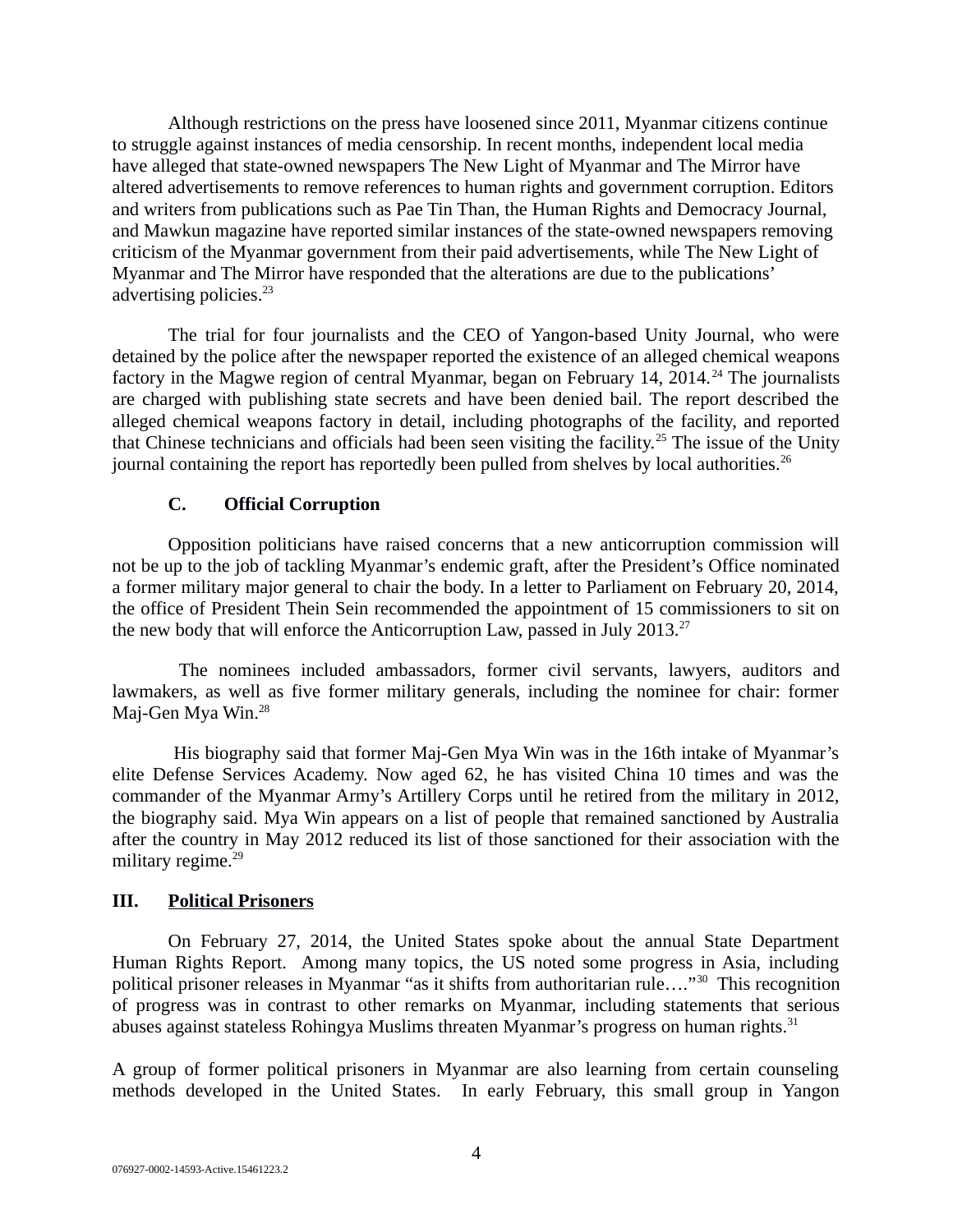underwent a 12-day course about counseling methods for use in countries around the world where communities have experienced high levels of trauma but lack resources for treatment.<sup>32</sup> This evidence-based psychotherapy approach is known as Common Elements Treatment Approach ("CETA").<sup>33</sup> Many former political prisoners face challenges reintegrating back into their communities. They say the government has offered no help and that mental health services are not widely available.<sup>34</sup>

There has also been some press this month on whether former political prisoners are being denied higher education opportunities.<sup>35</sup> Phyoe Phyoe Aung, a former political prisoner, was imprisoned for more than four years for her involvement in the popular uprising of 2007.<sup>36</sup> When she was freed, she found out that she was not allowed to finish her studies, stating "they are afraid I will do politics, or organise the students."<sup>37</sup>

# **IV. Economic Development**

#### **A. Developments in the Legal Framework of Economic Development**

The Myanmar Development Resource Institute's Centre for Economic and Social Development and The Asia Foundation jointly produced a report in February that analyzed the role of local governments and their impact on small- and medium-sized businesses and their development.<sup>38</sup> The report found that because local government offices have responsibilities that still fall under the umbrella of national government, actual authority is somewhat ambiguous.<sup>39</sup> Small- and medium-sized businesses that must satisfy – among other things – licensing, permit, and inspection requirements set by those offices face confusion and delays.<sup>40</sup> The report found that the reduction of the ensuing bureaucratic red tape is key to facilitating the growth of these businesses.<sup>41</sup> Small- and medium-sized businesses account for 99.4% of businesses in Myanmar.<sup>42</sup> Recognizing the importance of private business, President Thein Sein said last month that "economic development for the country is possible only when the private enterprises that constitute 90 percent of the country's economy develop," urging business and government to work together for growth.<sup>43</sup>

According to the World Bank, Myanmar remains one of the most difficult places to do business, at 182<sup>nd</sup> out of their list of 189 countries.<sup>44</sup> Among the hardships faced are procedural requirements that take over two months to complete and up to a year to approve, including the gathering and submission of numerous letters of recommendation, licensing applications, and review and inspection at several levels of government.<sup>45</sup> The government intends to reduce some of the restrictions by next month, according to Tin Maung Than, director of the Myanmar Development Resource Institute's Centre for Economic and Social Development.<sup>46</sup>

Business transparency reform may be assisted by a push from the foreign-funded organization Myanmar Center for Responsible Business's Transparency in Myanmar Enterprises initiative.<sup>47</sup> The organization plans to launch an index later in the year that publishes indicators of Myanmar corporations' commitment to transparency, including the degree to which they reveal corporate structure and ownership.<sup>48</sup> The initiative is an attempt to encourage locally-owned corporations to reveal information that foreign corporations are already required to make public under their home countries' reporting requirements.<sup>49</sup>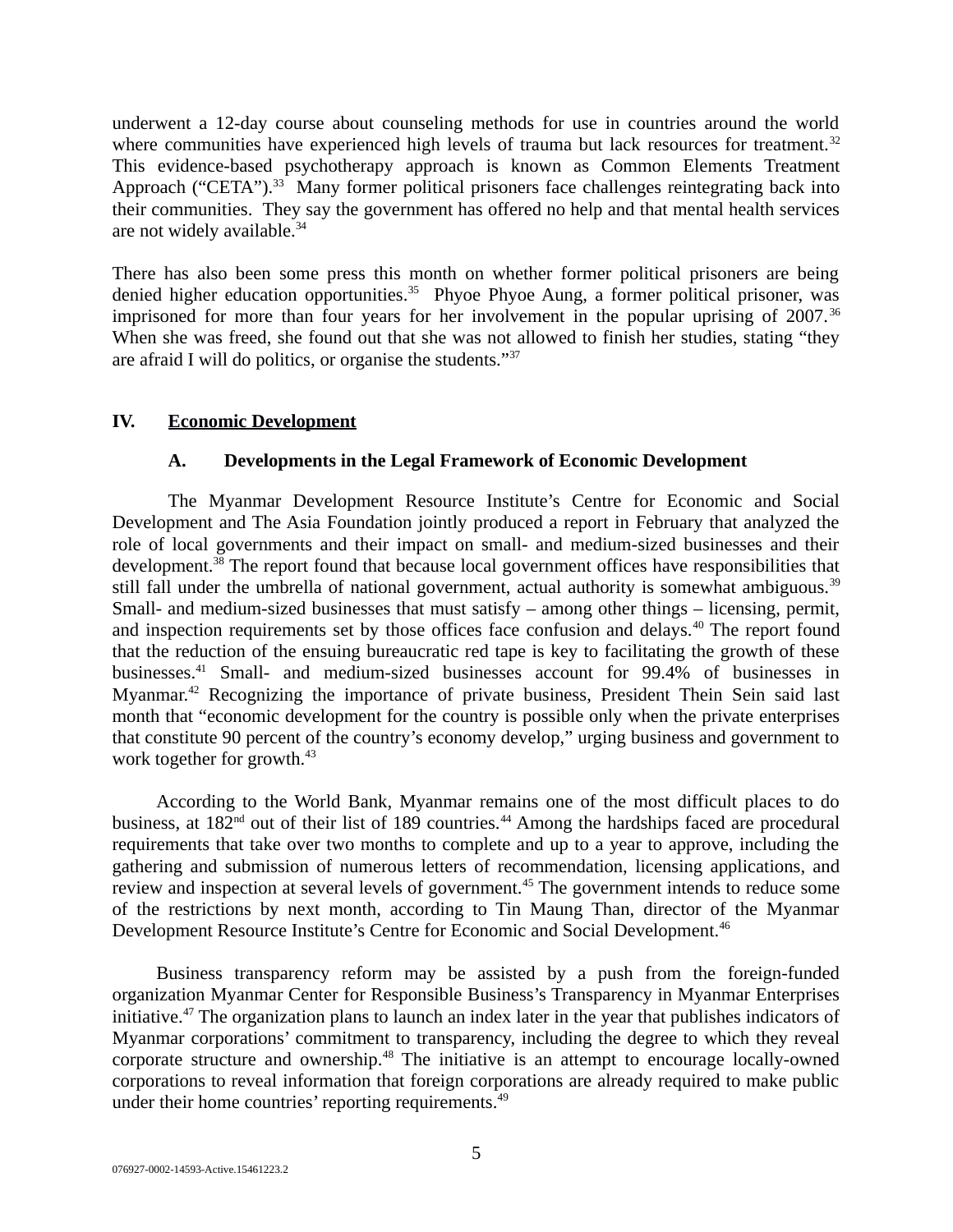Meanwhile, despite reforms on the political and economic fronts over the last several years, some analysts are concerned that recent regressions may signal a stalling of the country's recent "opening up."<sup>50</sup> In particular, the failure to resolve land seizures and return farmland to its original owners, the difficulty of farmers to obtain affordable credit, and general lack of development of the agricultural sector – which accounts for 65% of the population's livelihood – has caused critics to question whether the last several years' reforms will continue.<sup>51</sup>

#### **B. Developments in Foreign Investment and Economic Development Projects**

Foreign investment in Myanmar for the fiscal year ending this March looks to be about triple that of the previous year's, according to a new report.<sup>52</sup> In spite of this, foreign investment through the end of February is at \$3.6 billion, with approximately one-fifth going into telecommunications and half into manufacturing. $53$  The manufacturing sector will be boosted by the establishment of the Thilawa special economic zone that is being developed outside Yangon and is expected to be available by the middle of  $2015<sup>54</sup>$  The zone is being developed with Japanese help, including a consortium of large Japanese businesses, and a similar consortium of domestic companies.<sup>55</sup> The zone is expected to eventually have facilities and infrastructure including a deep-sea port and a power plant.<sup>56</sup>

Among the Japanese companies intending to take advantage of the Thilawa special economic zone are automotive manufacturers Toyota and Suzuki, as well as French auto parts maker La Farge.<sup>57</sup> Suzuki is looking to move its assembly operations from its current location in Yangon to the new manufacturing area, while Toyota has also announced that it will establish a dealer in Yangon.<sup>58</sup> The two Japanese auto companies may be joined by a third: Nissan also announced plans to establish a plant in the country by  $2015$ .<sup>59</sup> More Japanese companies are expected to invest in Myanmar, with Japan currently ranked  $11<sup>th</sup>$  in investment in Myanmar.<sup>60</sup>

Provider of consumer spending and television viewership analytics company Nielsen has announced a joint venture with Myanmar Marketing Research & Development Co., Ltd. to provide research services and solutions to companies invested in or looking to invest in the country.<sup>61</sup> "With a population of over 56 million and the second largest land mass in ASEAN, Myanmar represents one of the last remaining untapped frontiers for our clients," said Suresh Ramalingam, Nielsen's Managing Director of Thailand, Vietnam and Myanmar Cluster.<sup>62</sup> The amount spent on advertising has increased more than tenfold over the last decade. $63$ 

Toward the end of the month, the Oxford Business Group, a U.K.-based consulting group, launched a collaborative report with Myanmar's government aimed at providing foreign investors with information and analyses of the country's business sectors and promoting further foreign investment.<sup>64</sup> The report, which will cost almost \$200 for a copy, is expected to reduce foreign investors' apparent anxiety about investing in the country, which has become more inviting to outside money since the dropping of sanctions and establishment of economic and political reforms.<sup>65</sup>

#### **C. Land Seizures**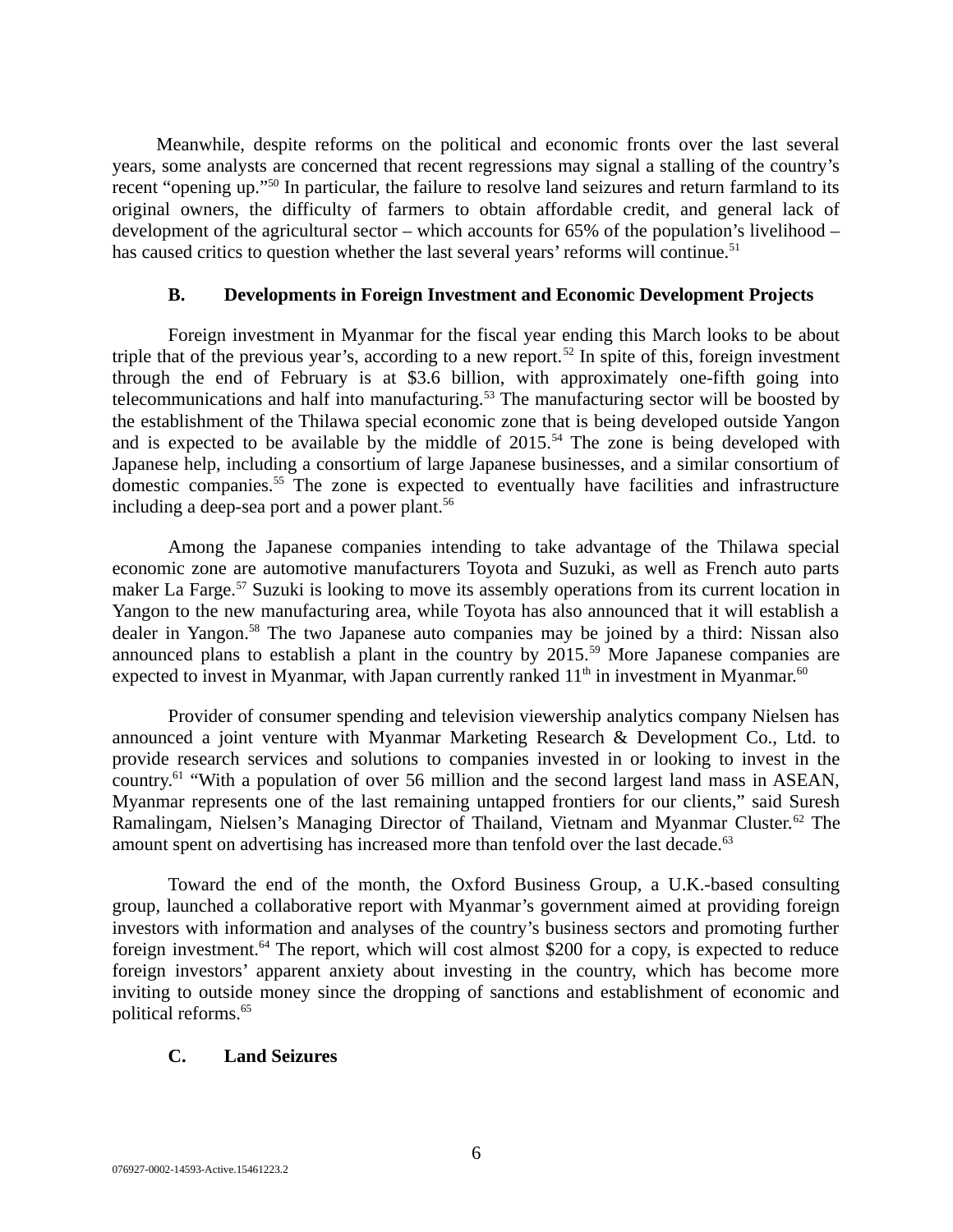50 Tanintharyi residents staged a protest in February against the military seizure of farmland in the region.<sup>66</sup> According to the protestors, the military seized a total of 900 acres of land for the construction of a base and military training ground, but despite holding the land for over 20 years have only build on 30 acres. $67$  The rest, says one protestor, was rented out for private business.<sup>68</sup>

Farmers in Mandalay region ploughed land seized by the government in the 1980s. $^{69}$  The land, 600 acres in total, was seized in 1986 and continues to be held by the government, despite petitions over the last 28 years to which farmers say no response was received.<sup>70</sup> The farmers' action bears similarity to one staged in the region last December in which farmers began clearing confiscated land in an attempt to reclaim it.<sup>71</sup> Four of the farmers involved in the recent move have been arrested.<sup>72</sup>

Protestors generally continue to face severe repercussions for protesting seized land, in the form of charges for trespass or violation of Section 18 of the Peaceful Assembly and Procession Law.<sup>73</sup> The charges continue to draw criticism as evidence of ground-level policies failing to live up to the promises made at higher levels of government. Six other farmers were jailed in February in connection with another land grab case in Bago region.<sup>74</sup>

Meanwhile, Vice President Nyan Htun added to the voices calling for a return of seized lands, in addition urging the government to explain to the public their decision not to return certain lands and to demonstrate the use for which those lands were seized.<sup>75</sup> Of over 500,000 acres of land seized according to a report by the Parliamentary Land Investigation Commission, Nyan Htun said that over 150,000 acres will soon be returned.<sup>76</sup> According to the Commission, the rest of the land has already been earmarked for national infrastructure projects, and that original owners have received compensation already.<sup>77</sup> Parliament's Farmland Investigation Commission directed the government this month to resolve land seizure cases by September of this year (June for seized rice paddies). $78$ 

The military returned some land to its original owners this month, although the areas returned represent a tiny fraction of the total seized. 206 acres were ceremoniously returned to a total of 39 farmers in Myanaung township, Ayeyarwady region, with approximately 400 acres of forested and vacant land also returned.<sup>79</sup> 1,600 acres remain in military hands.<sup>80</sup> More land is expected to be returned across Ayeyarwady region, with 1,600 acres to be returned in March according to Captain Paw Nyein of the army's Southwestern Command.<sup>81</sup> At least 5,000 acres had been seized across the region.<sup>82</sup>

#### **V. Ethnic Violence**

### **A. Peace Talks**

In President Thein Sein's monthly radio address, he urged lawmakers to take the outcome of peace negotiations with ethnic minority rebel groups into account when amending the country's constitution.<sup>83</sup> He noted that such issues might include federalism, equality, self-determination, ethnic rights and preservation of ethnic minority cultures and languages. In a speech later in the month, the president called for ethnic groups to "march toward a peaceful,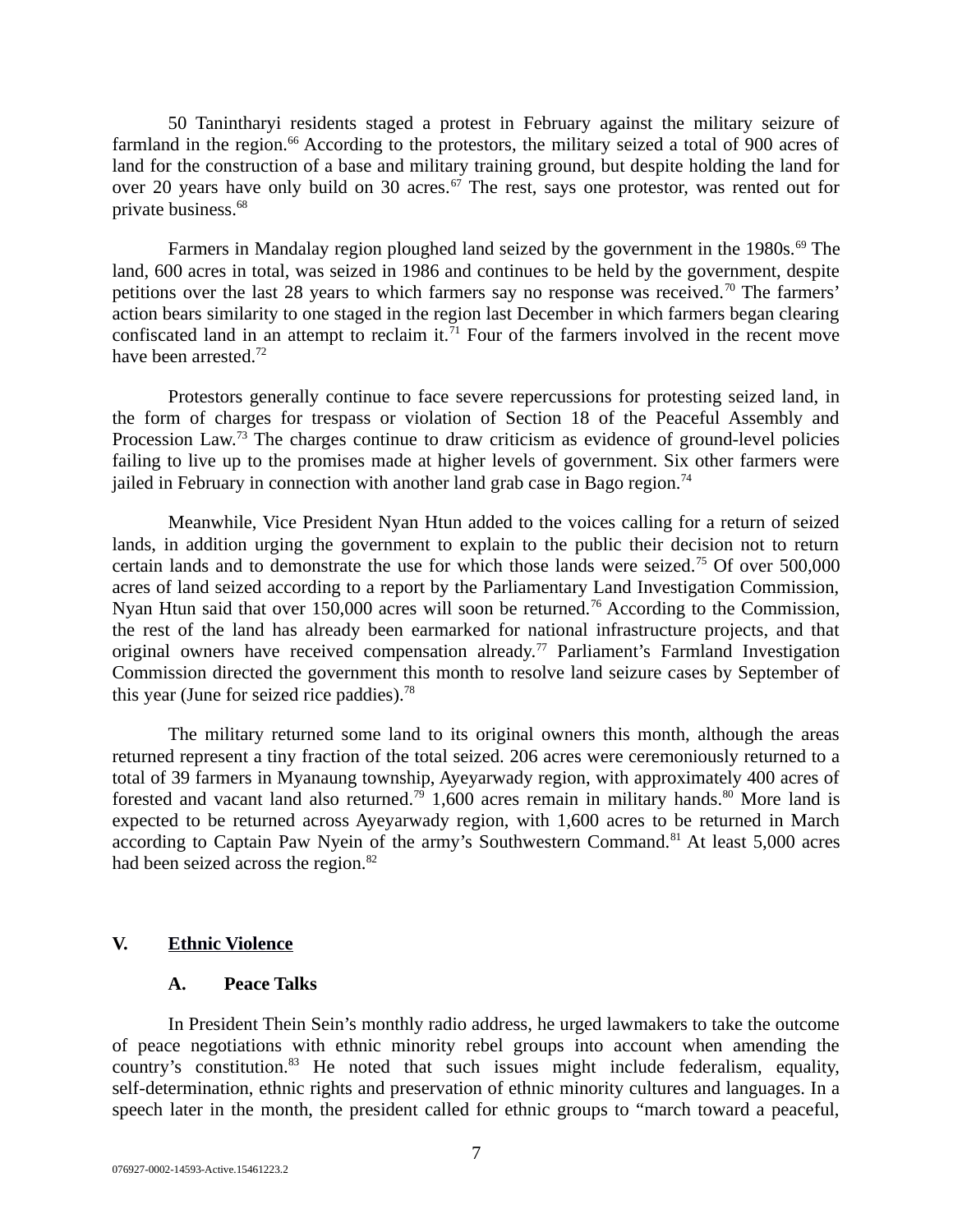modern and developed nation through a federal system."<sup>84</sup> His statements appear to represent a significant shift in the policies of his administration, which has long insisted that Myanmar be a non-federated union. Meanwhile, members of Parliament called on the president to include their participation in the peace process. $85$ 

Peace talks among the government and armed ethnic groups have been postponed until March.<sup>86</sup> Continued fighting in northern Myanmar with Kachin and Shan rebel groups, discussed below in this report, has caused some ethnic leaders to question whether the government is committed to the goal of a nationwide ceasefire. $87$ 

# **B. Kachin**

In early February, government troops killed several Kachin troops and overtook a Kachin Independence Army ("KIA") outpost near the KIA headquarters of Laiza.<sup>88</sup> According to a KIA spokesperson, the government attacks were conducted under the pretext of a government crackdown on illegal logging.

The latest fighting in Kachin State has prevented people displaced from their homes by fighting from returning.<sup>89</sup> An estimated 120,000 people have been displaced by the conflict between the Myanmar government and KIA since a ceasefire between the parties broke down in mid-2011. The conflict in Kachin State has been the subject of investigation by Tomas Ojea Quintana, the United Nation Special Rapporteur for Human Rights in Myanmar, who visited Kachin State in February and inquired about the conditions for civilians.<sup>90</sup> Quintana also expressed concern about the KIA's recruitment of child soldiers.<sup>91</sup>

#### **C. Shan**

Fighting also intensified in Shan State in February. Government troops and Shan State Army forces exchanged fire in Mong Ton Township in late February.<sup>92</sup> Following those clashes, government troops captured two key outposts of the Shan State Army-North ("SSA-N") in a two day offensive in the in Kyethi and Mongshu townships.<sup>93</sup> An SSA-N colonel stated that the attacks will "hinder the trust-building process" between the government and SSA-N, who signed a ceasefire in 2012. $94$  The SSA-N claims there have been more than 100 clashes with the government since the ceasefire was signed.

Additionally, ethnic Palaung in Shan State, also known as Ta'ang, have reported recent fighting in the region between the Ta'ang National Liberation Army ("TNLA") and the government.<sup>95</sup>

The Shan Human Rights Foundation released a report indicating that dam projects in Shan State's Salween River could disrupt the peace process.<sup>96</sup>

The Irrawaddy reported that the United Wa State Army, the largest ethnic armed group in Myanmar, has sent 30 soldiers to receive pilot training in China. $97$  Karen and Karenni sources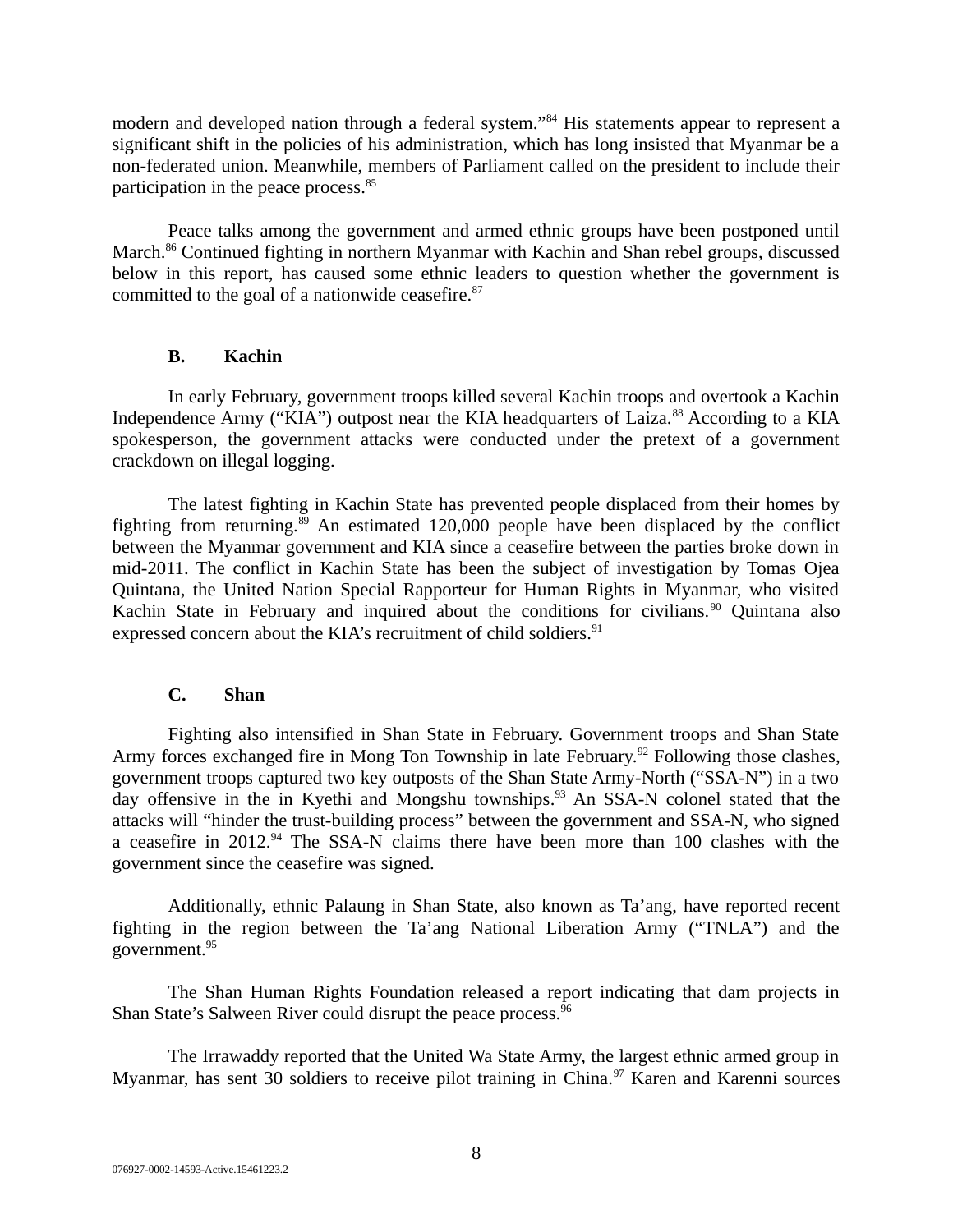claim that the Wa are in possession of two helicopters, as well as surface-to-air and air-to-air missiles and a weapon manufacturing facility that can produce AK-47 guns.

# **D. Violence Against Muslims**

Fortify Rights, a Thailand-based human rights NGO, released a report on February 25, 2014 disclosing leaked government documents that demonstrate explicitly discriminatory and abusive policies against Rohingya Muslims in Myanmar.<sup>98</sup> The report provides evidence of government policies setting forth:

- Population control Documents set forth a two-child policy that is enforced in northern Rakhine state. Government officials are instructed to force Rohingya women to breastfeed infants in the presence of soldiers if they suspect someone being substituted in the family registry, in order to confirm the women are the birth mothers.
- Marriage restrictions  $-A$  series of orders sets forth at least ten requirements for Rohingya to apply for permission to marry. The orders require Rohingya to present themselves to government officials several times, alongside their parents and witnesses. The application requires a photograph of the couple, in which men must be clean shaven and women may not wear a headscarf. These restrictions also apply when the couple appears before officials. To marry Rohingya, officials demand bribes as high as \$100 USD, a sum prohibitively expensive for most Rohingya. Additional approvals and payments are required to marry someone from a different township. Widows, widowers and divorcees must wait three years before remarrying.
- Restrictions on movement Rohingya cannot travel within or between townships without authorization, which could require seven days' prior notice and an application that includes marriage certificates and household registrations.
- Restrictions on construction of houses of worship Officials are instructed to punish people who fix, expand or build a religious building without a permit.

A spokesperson for President Thein Sein called the report "baseless accusations from [a] Bengali lobbying group."<sup>99</sup>

The government also cuts off vital services to Rohingya people. In February, the government took the extraordinary step of suspending all operations of medical aid organization Médecins Sans Frontières ("MSF"), also known as Doctors Without Borders.<sup>100</sup> The dispute arose when MSF stated that it treated 22 people injured following mob violence by Buddhists against Muslims in Maungdaw Township, Rakhine State.<sup>101</sup> The government denies that such violence took place. The government also claimed that MSF had run a clinic for newborns against the wishes of the government, deployed more foreign staff than it was allowed to, and failed to stay impartial and neutral.<sup>102</sup> The MSF treats approximately 30,000 HIV and AIDS patients and more than 3,000 tuberculosis patients in Myanmar. The government later allowed MSF to resume part of its activities in the country, including HIV/AIDS treatment in Yangon and Kachin and Shan states.<sup>103</sup> However, the government continued to suspend MSF's activities in Rakhine State, the area in which most vulnerable Rohingya are located.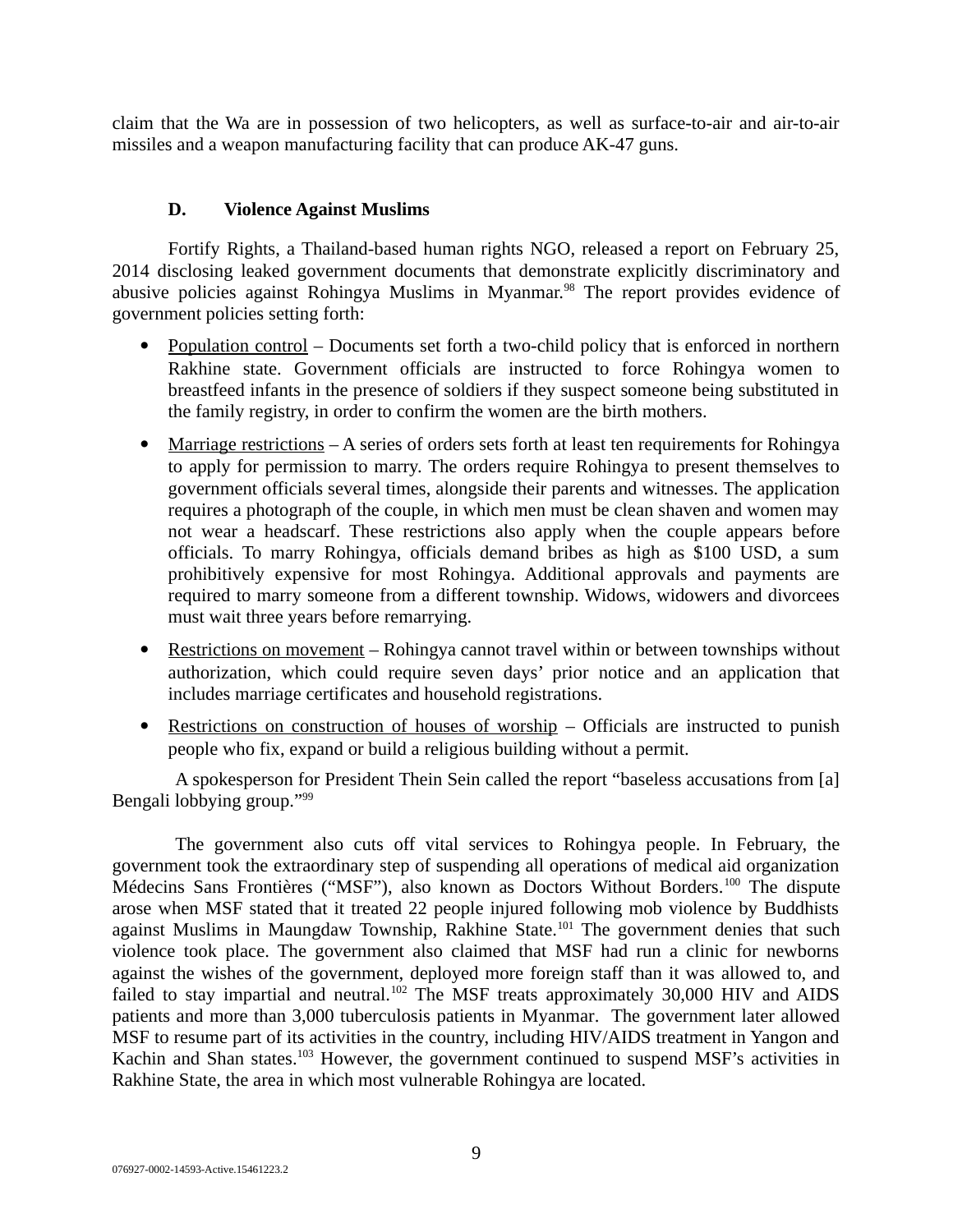According to recent reports by the U.N. Special Rapporteur Quintana and the International Commission of Jurists, the Myanmar and Rakhine State governments intimidate lawyers in Rakhine State to prevent them from providing legal counsel to Muslim defendants.<sup>104</sup>

Quintana criticized a government investigation into January's violence against Muslims in Rakhine State, which resulted in the "brutal killing of men, women and children, sexual violence against women, and the looting and burning of properties."<sup>105</sup> Rakhine State officials and the Union government's Myanmar Human Rights Commission have said no Rohingya people were killed or injured. Quintana added that "there has never been an independent investigation of any incident" in Myanmar. 106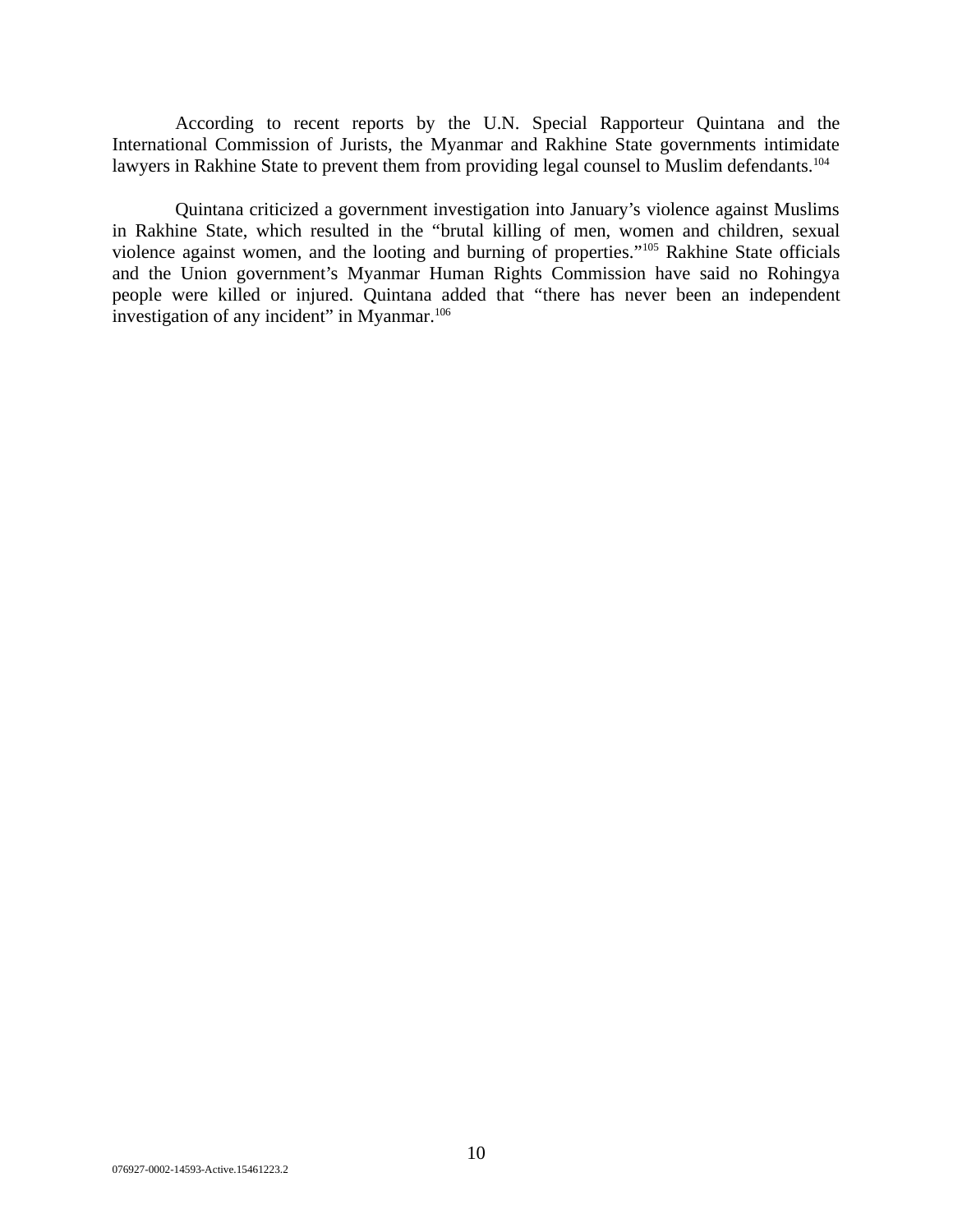1

| Democratic Voice of Burma, February 14, 2014:                                                   |
|-------------------------------------------------------------------------------------------------|
| http://www.dvb.no/news/protestors-greet-uns-quintana-in-sittwe-burma-myanmar/37285.             |
| 2                                                                                               |
| Associated Press, February 19, 2014:                                                            |
| http://bigstory.ap.org/article/un-sectarian-violence-threatens-myanmar-reforms.                 |
| 3                                                                                               |
| Asia Times, February 18, 2014:                                                                  |
| http://www.atimes.com/atimes/Southeast_Asia/SEA-01-180214.html.                                 |
| $\overline{4}$                                                                                  |
| Associated Press, February 19, 2014:                                                            |
| http://bigstory.ap.org/article/un-sectarian-violence-threatens-myanmar-reforms.                 |
| 5                                                                                               |
| Associated Press, February 19, 2014:                                                            |
| http://bigstory.ap.org/article/un-sectarian-violence-threatens-m.yanmar-reforms                 |
| 6                                                                                               |
| Associated Press, February 19, 2014:                                                            |
| http://bigstory.ap.org/article/un-sectarian-violence-threatens-m.yanmar-reforms                 |
| 7                                                                                               |
| Wall Street Journal, February 25, 2014:                                                         |
| http://online.wsj.com/news/articles/SB10001424052702304610404579404092576360508?                |
| mg=reno64-wsj&url=http%3A%2F%2Fonline.wsj.com%2Farticle                                         |
| %2FSB10001424052702304610404579404092576360508.html.                                            |
| 8                                                                                               |
| New York Times, March 1, 2014:                                                                  |
| http://www.nytimes.com/2014/03/02/world/asia/rise-in-bigotry-fuels-massacre-inside-myanmar.htm  |
| $\underline{l}$ .                                                                               |
| 9                                                                                               |
| Reuters, February 28, 2014:                                                                     |
| http://www.reuters.com/article/2014/02/28/us-myanmar-msf-idUSBREA1R1K820140228.                 |
| 10                                                                                              |
| BBC, March 2, 2014: http://www.bbc.com/news/world-asia-26404752.                                |
| 11                                                                                              |
| Democratic Voice of Burma, February 14, 2014:                                                   |
| http://www.dvb.no/news/protestors-greet-uns-quintana-in-sittwe-burma-myanmar/37285; Thomson     |
| Reuters, February 21, 2014: http://www.trust.org/item/20140221105413-ldm7n/                     |
| 12                                                                                              |
| Wall Street Journal, March 2, 2014:                                                             |
| http://online.wsj.com/news/articles/SB10001424052702303630904579414630587221574?                |
| mg=reno64-wsj&url=http%3A%2F%2Fonline.wsj.com%2Farticle                                         |
| %2FSB10001424052702303630904579414630587221574.html.                                            |
| 13                                                                                              |
| Business Standard, February 18, 2014:                                                           |
| http://www.business-standard.com/article/news-ians/asean-meeting-on-economic-integration-kicks- |
| off-in-myanmar-114021800979_1.html.                                                             |
| 14                                                                                              |
| Eleven Myanmar, February 24, 2014: http://www.elevenmyanmar.com/index.php?                      |

[option=com\\_content&view=article&id=5160:myanmar-likely-to-cut-back-expenditure-for-asean-m](http://www.elevenmyanmar.com/index.php?option=com_content&view=article&id=5160:myanmar-likely-to-cut-back-expenditure-for-asean-meetings&catid=44:national&Itemid=384) [eetings&catid=44:national&Itemid=384.](http://www.elevenmyanmar.com/index.php?option=com_content&view=article&id=5160:myanmar-likely-to-cut-back-expenditure-for-asean-meetings&catid=44:national&Itemid=384)

15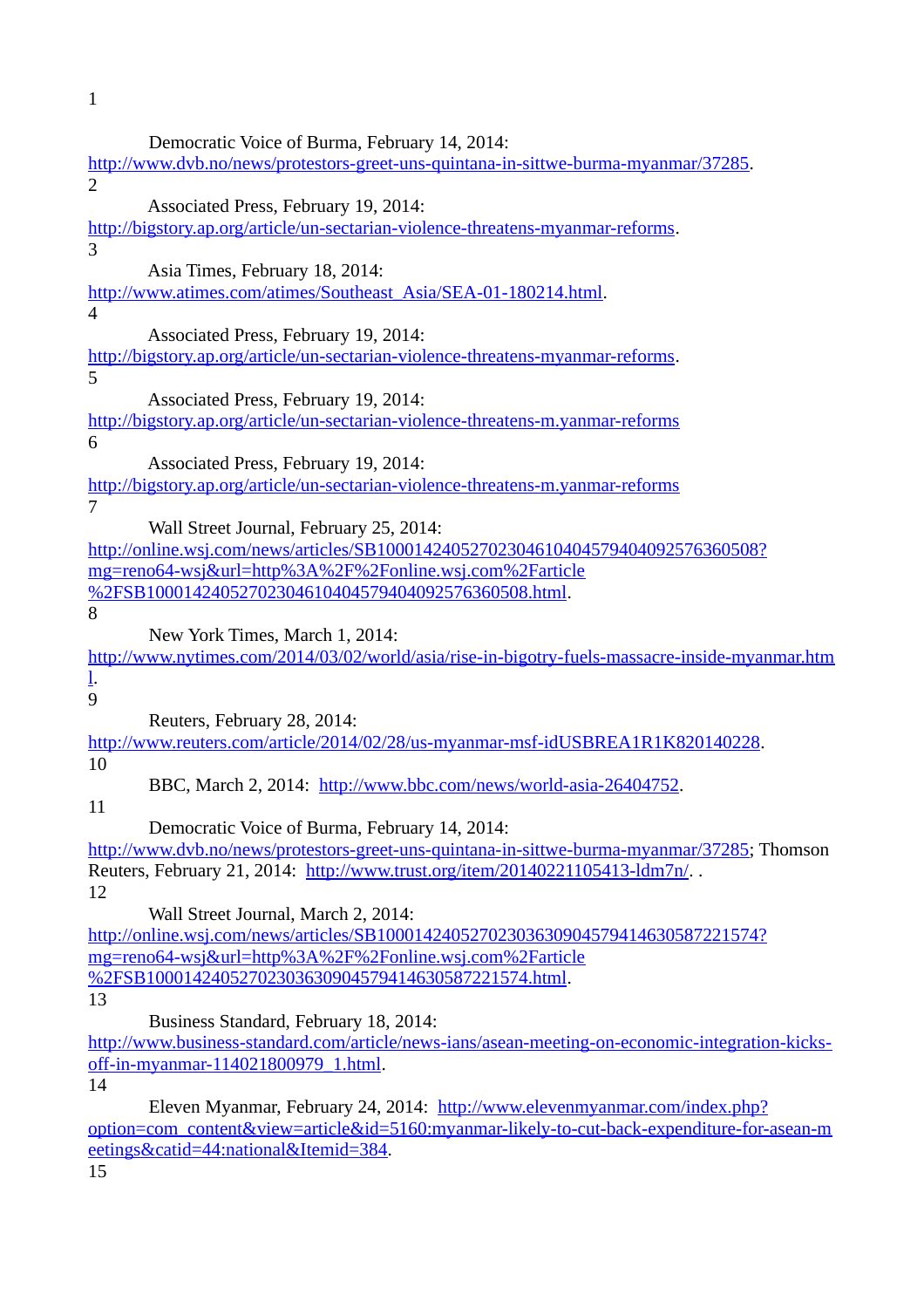|           | Democratic Voice of Burma, January 31, 2014:                                                    |
|-----------|-------------------------------------------------------------------------------------------------|
|           | http://www.dvb.no/news/jcrc-report-shows-burma-myanmar/36628                                    |
| 16        |                                                                                                 |
|           | Id.                                                                                             |
| 17        |                                                                                                 |
|           | Id.                                                                                             |
| 18        |                                                                                                 |
|           |                                                                                                 |
|           | Mizzima, February 3, 2014:                                                                      |
|           | http://www.mizzima.com/mizzima-news/politics/item/10872-public-event-organised-to-prevent-cha   |
|           | nges-to-article-59-f                                                                            |
| 19        |                                                                                                 |
|           | Id.                                                                                             |
| 20        |                                                                                                 |
|           | Cogit Asia, February 5, 2014:                                                                   |
|           | http://cogitasia.com/myanmars-constitutional-review-committee-shies-away-from-needed-changes/   |
| 21        |                                                                                                 |
|           | Id.                                                                                             |
| 22        |                                                                                                 |
|           | Id.                                                                                             |
|           |                                                                                                 |
| 23        |                                                                                                 |
|           | The Irrawaddy, February 6, 2014:                                                                |
|           | http://www.irrawaddy.org/burma/govt-newspapers-alter-ads-referencing-human-rights-corruption.ht |
| <u>ml</u> |                                                                                                 |
| 24        |                                                                                                 |
|           | Reuters, February 16, 2014:                                                                     |
|           | http://www.reuters.com/article/2014/02/16/us-myanmar-journalists-                               |
| 25        |                                                                                                 |
|           |                                                                                                 |
|           | The Irrawaddy, February 2, 2014:                                                                |
|           | http://www.irrawaddy.org/burma/journalists-detained-reporting-alleged-burmese-chemical-weapons  |
|           | -factory.html                                                                                   |
| 26        |                                                                                                 |
|           | Id.                                                                                             |
| 27        |                                                                                                 |
|           | The Irrawaddy, February 24, 2014:                                                               |
|           | http://www.irrawaddy.org/burma/questions-anticorruption-chiefs-military-past.html               |
| 28        |                                                                                                 |
|           | Id.                                                                                             |
| 29        |                                                                                                 |
|           | Id.                                                                                             |
| 30        |                                                                                                 |
|           | The Windsor Star, February 27, 2014,                                                            |
|           | http://www.windsorstar.com/news/condemns+deplorable+conditions+NKorea+says+abuses+Rohin         |
|           | gya/9558611/story.html                                                                          |
| 31        |                                                                                                 |
|           |                                                                                                 |
|           | Id.                                                                                             |
| 32        |                                                                                                 |
|           | The Irrawaddy, February 10, 2014,                                                               |
|           | http://www.irrawaddy.org/burma/burmas-former-political-prisoners-offer-counseling-trauma.html   |
| 33        |                                                                                                 |
|           |                                                                                                 |

 Eleven Myanmar, February 5, 2014, [http://www.elevenmyanmar.com/index.php?](http://www.elevenmyanmar.com/index.php?option=com_content&view=article&id=4946:programme-helps-former-political-prisoners-cope-with-psychological-trauma&catid=44:national&Itemid=384) [option=com\\_content&view=article&id=4946:programme-helps-former-political-prisoners-cope-wit](http://www.elevenmyanmar.com/index.php?option=com_content&view=article&id=4946:programme-helps-former-political-prisoners-cope-with-psychological-trauma&catid=44:national&Itemid=384) [h-psychological-trauma&catid=44:national&Itemid=384](http://www.elevenmyanmar.com/index.php?option=com_content&view=article&id=4946:programme-helps-former-political-prisoners-cope-with-psychological-trauma&catid=44:national&Itemid=384)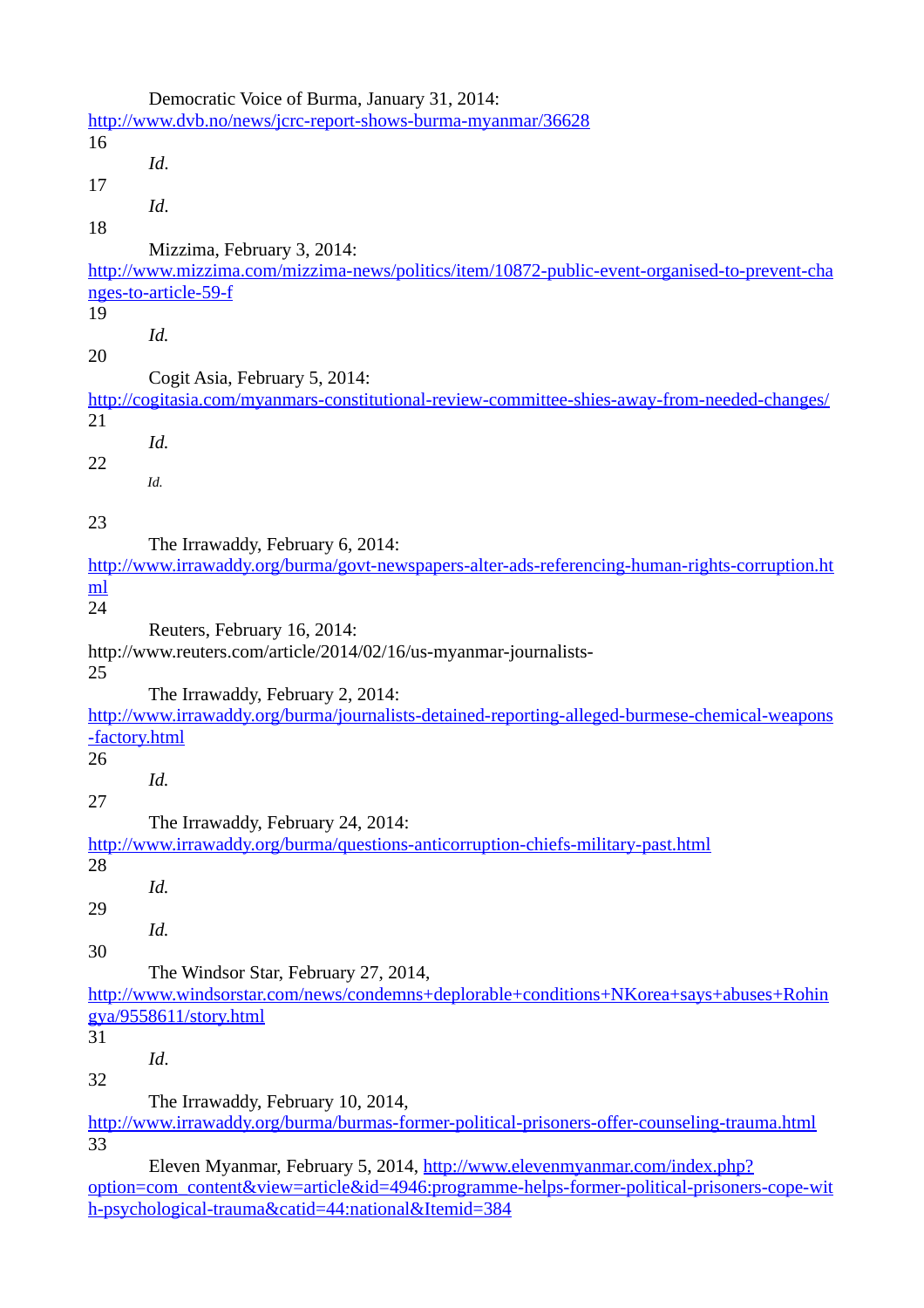34 *Id*. 35 Bangkok Post, February 16, 2014, [http://www.bangkokpost.com/news/investigation/395244/former-political-captives-denied-higher-e](http://www.bangkokpost.com/news/investigation/395244/former-political-captives-denied-higher-education) [ducation](http://www.bangkokpost.com/news/investigation/395244/former-political-captives-denied-higher-education) 36 *Id*. 37 *Id*. 38 Bissinger, Jared and Maung Maung, Linn, Subnational Governments and Business in Myanmar, February 2014, available at<http://asiafoundation.org/publications/pdf/1326> 39 *Id*. 40 *Id*. 41 *Id*. 42 The Asia Foundation, February 26, 2014: [http://asiafoundation.org/in-asia/2014/02/26/improving-myanmars-business-environment-for-sustai](http://asiafoundation.org/in-asia/2014/02/26/improving-myanmars-business-environment-for-sustainable-economic-growth/) [nable-economic-growth/](http://asiafoundation.org/in-asia/2014/02/26/improving-myanmars-business-environment-for-sustainable-economic-growth/) 43 *Id*. 44 Eleven Myanmar, February 25, 2014: [http://www.elevenmyanmar.com/index.php?](http://www.elevenmyanmar.com/index.php?option=com_content&view=article&id=5186:government-to-reduce-restrictions-on-business-sector-by-march&catid=33:business&Itemid=356) [option=com\\_content&view=article&id=5186:government-to-reduce-restrictions-on-business-sector](http://www.elevenmyanmar.com/index.php?option=com_content&view=article&id=5186:government-to-reduce-restrictions-on-business-sector-by-march&catid=33:business&Itemid=356) [-by-march&catid=33:business&Itemid=356](http://www.elevenmyanmar.com/index.php?option=com_content&view=article&id=5186:government-to-reduce-restrictions-on-business-sector-by-march&catid=33:business&Itemid=356) 45 *Id*. 46 *Id*. 47 The Irrawaddy, March 5, 2014: <http://www.irrawaddy.org/business/plan-shed-light-burmas-secretive-companies.html> 48 *Id*. 49 *Id*. 50 Malaysia Sun, February 23, 2014: [http://www.malaysiasun.com/index.php/sid/220208955/scat/303b19022816233b/ht/Analysts-Fear-B](http://www.malaysiasun.com/index.php/sid/220208955/scat/303b19022816233b/ht/Analysts-Fear-Burmas-Reforms-Stalling) [urmas-Reforms-Stalling](http://www.malaysiasun.com/index.php/sid/220208955/scat/303b19022816233b/ht/Analysts-Fear-Burmas-Reforms-Stalling) 51 *Id.* 52 Bangkok Post, March 1, 2014: <http://www.bangkokpost.com/business/news/397664/foreign-investment-in-myanmar-triples> 53 *Id*. 54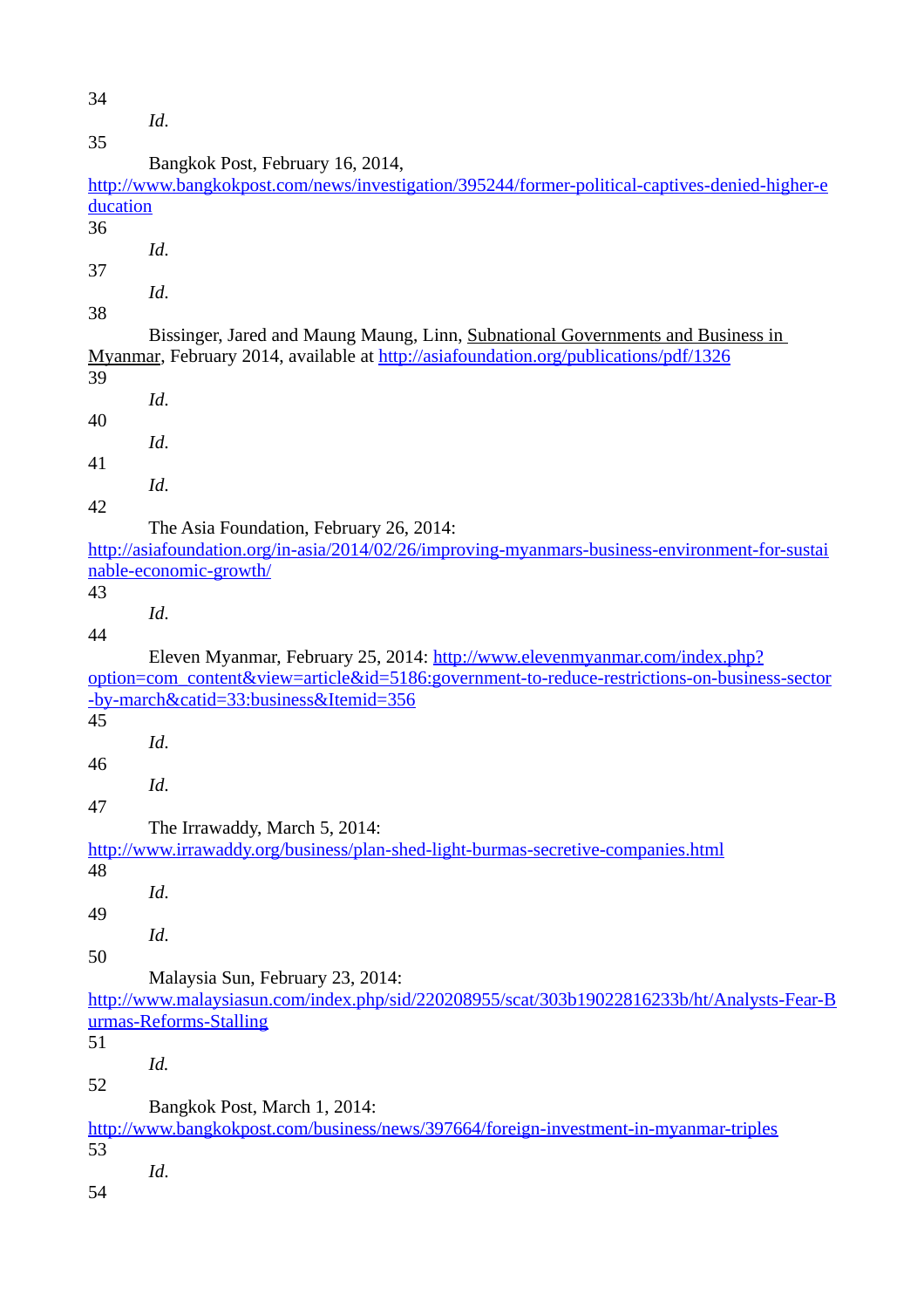|                 | The Irrawaddy, February 21, 2014:                                                                                                                          |
|-----------------|------------------------------------------------------------------------------------------------------------------------------------------------------------|
|                 | http://www.irrawaddy.org/business/manufacturing-start-burmas-thilawa-zone-mid-2015.html                                                                    |
| 55              |                                                                                                                                                            |
|                 | Id.                                                                                                                                                        |
| 56              |                                                                                                                                                            |
|                 | Id.                                                                                                                                                        |
| 57              |                                                                                                                                                            |
|                 | Just Auto, March 7, 2014:                                                                                                                                  |
|                 | http://www.just-auto.com/news/toyota-suzuki-to-invest-in-new-economic-zone_id143735.aspx                                                                   |
| 58              |                                                                                                                                                            |
|                 | Id.                                                                                                                                                        |
|                 |                                                                                                                                                            |
| 59              |                                                                                                                                                            |
|                 | Id.                                                                                                                                                        |
| 60              |                                                                                                                                                            |
|                 | Global Times, February 13, 2014: http://www.globaltimes.cn/content/842294.shtml                                                                            |
| 61              |                                                                                                                                                            |
|                 | Business Wire, March 2, 2014:                                                                                                                              |
|                 | http://www.businesswire.com/news/home/20140302005042/en/Nielsen-MMRD-Announce-Myanm                                                                        |
|                 | ar-Joint-Venture                                                                                                                                           |
| 62              |                                                                                                                                                            |
|                 | Id.                                                                                                                                                        |
| 63              |                                                                                                                                                            |
|                 | Id.                                                                                                                                                        |
| 64              |                                                                                                                                                            |
|                 | The Irrawaddy, February 28, 2014:                                                                                                                          |
|                 | http://www.irrawaddy.org/business/thein-sein-helps-launch-road-map-burma-investors.html                                                                    |
| 65              |                                                                                                                                                            |
|                 |                                                                                                                                                            |
|                 | Id.                                                                                                                                                        |
| 66              |                                                                                                                                                            |
|                 | Eleven Myanmar, February 19, 2014: http://elevenmyanmar.com/index.php?<br>article&id=5117:protesters-demand-return-of-grabbed-farmland&catid=44&Itemid=384 |
|                 |                                                                                                                                                            |
| 67              |                                                                                                                                                            |
|                 | Id.                                                                                                                                                        |
| 68              |                                                                                                                                                            |
|                 | Id.                                                                                                                                                        |
|                 |                                                                                                                                                            |
| 69              |                                                                                                                                                            |
|                 | Eleven Myanmar, March 2, 2014: http://www.elevenmyanmar.com/index.php?                                                                                     |
|                 | option=com_content&view=article&id=5248:farmers-plough-grabbed-land-in-protest&catid=44:na                                                                 |
|                 | tional&Itemid=384                                                                                                                                          |
| 70              |                                                                                                                                                            |
|                 | Id.                                                                                                                                                        |
| 71              |                                                                                                                                                            |
|                 | Myanmar Times, December 8, 2013:                                                                                                                           |
|                 | http://www.mmtimes.com/index.php/national-news/8975-farmers-reclaim-land-confiscated-by-milit                                                              |
| <u>ary.html</u> |                                                                                                                                                            |
| 72              |                                                                                                                                                            |
|                 | Democratic Voice of Burma, March 3, 2014:                                                                                                                  |
|                 | http://www.dvb.no/dvb-video/plough-protestors-charged-with-trespassing-and-vandalism-burma-m                                                               |
|                 | <u>yanmar/37979</u>                                                                                                                                        |
|                 |                                                                                                                                                            |

73

[option=com\\_content&view=article&id=5254:farmers-risk-stiff-sentences-for-protesting-land-grabs&catid=44:national&Itemid=38](http://www.elevenmyanmar.com/index.php?option=com_content&view=article&id=5254:farmers-risk-stiff-sentences-for-protesting-land-grabs&catid=44:national&Itemid=384) [4](http://www.elevenmyanmar.com/index.php?option=com_content&view=article&id=5254:farmers-risk-stiff-sentences-for-protesting-land-grabs&catid=44:national&Itemid=384)

Eleven Myanmar, March 4, 2014: [http://www.elevenmyanmar.com/index.php?](http://www.elevenmyanmar.com/index.php?option=com_content&view=article&id=5254:farmers-risk-stiff-sentences-for-protesting-land-grabs&catid=44:national&Itemid=384)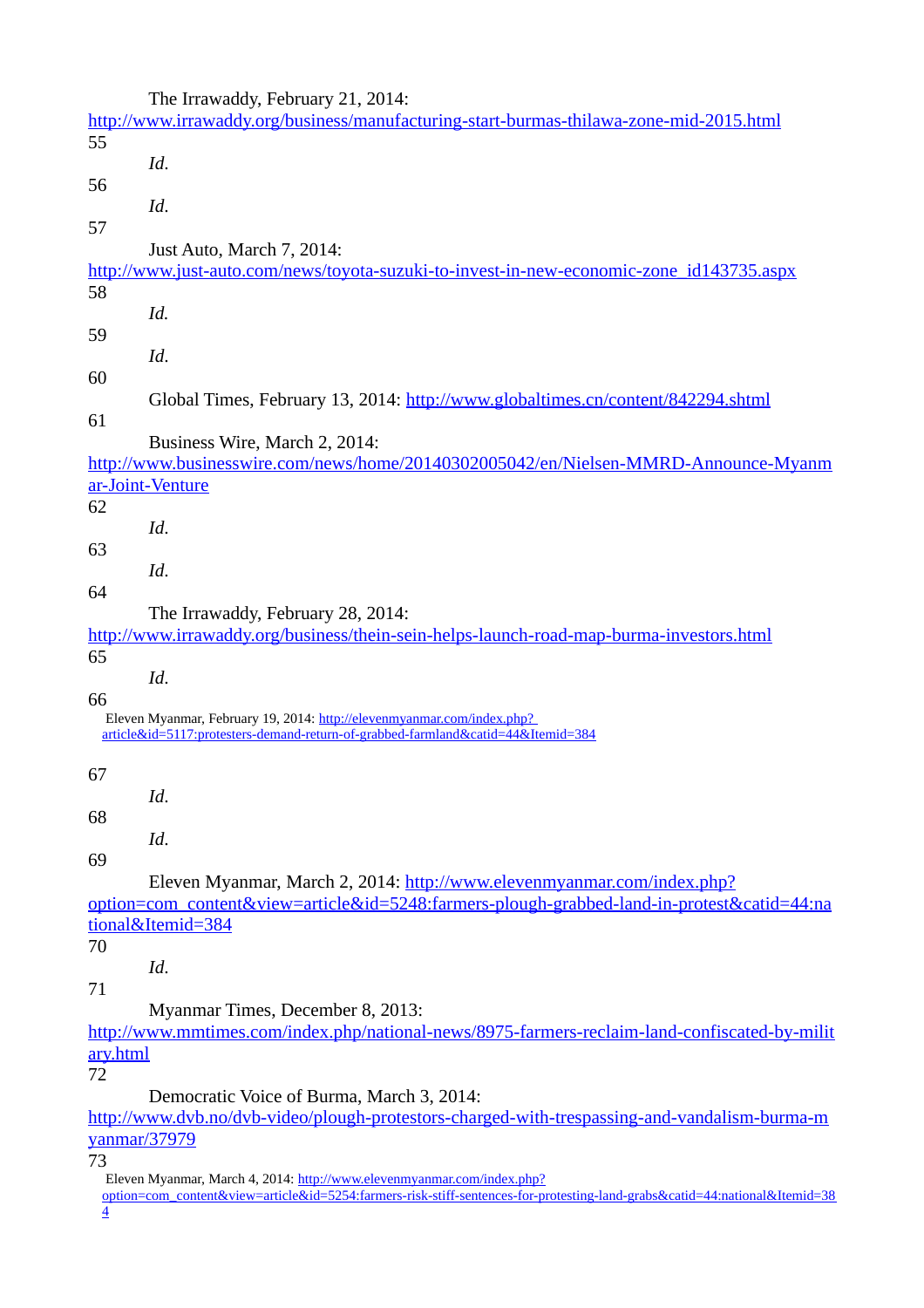74

*Id*.

| 75 |                                                                                                                               |
|----|-------------------------------------------------------------------------------------------------------------------------------|
|    | Eleven Myanmar, March 8, 2014: http://www.elevenmyanmar.com/index.php?                                                        |
|    | option=com_content&view=article&id=5316:vice-president-nyan-htun-calls-for-a-push-in-returnin                                 |
|    | g-seized-lands&catid=32:politics&Itemid=354                                                                                   |
| 76 |                                                                                                                               |
|    | Id.                                                                                                                           |
| 77 |                                                                                                                               |
|    | Eleven Myanmar, February 21, 2014: http://www.elevenmyanmar.com/index.php?                                                    |
|    | option=com_content&view=article&id=5126:plans-underway-to-return-grabbed-land-deputy-minis                                    |
|    | ter&catid=44:national&Itemid=384                                                                                              |
| 78 |                                                                                                                               |
|    | The Irrawaddy, February 20, 2014:                                                                                             |
|    | http://www.irrawaddy.org/burma/parliament-sets-deadlines-govt-resolve-land-disputes.html                                      |
| 79 |                                                                                                                               |
|    |                                                                                                                               |
|    | Democratic Voice of Burma, March 7, 2014:                                                                                     |
|    | http://www.dvb.no/dvb-video/irrawaddy-farmers-gain-ground-in-land-grab-case/38195                                             |
| 80 |                                                                                                                               |
|    | Id.                                                                                                                           |
| 81 |                                                                                                                               |
|    | The Irrawaddy, February 28, 2014:                                                                                             |
|    | http://www.irrawaddy.org/burma/burma-military-returns-land-irrawaddy-division.html                                            |
| 82 |                                                                                                                               |
|    | Id.                                                                                                                           |
| 83 |                                                                                                                               |
|    | The Irrawaddy, February 3, 2014:                                                                                              |
|    | http://www.irrawaddy.org/burma/thein-sein-constitution-must-reflect-deals-ethnic-groups.html.                                 |
| 84 |                                                                                                                               |
|    | Myanmar Times, February 17, 2014:                                                                                             |
|    | http://www.mmtimes.com/index.php/national-news/9603-president-promises-federal-political-system.html.                         |
| 85 | The Irrawaddy, February 25, 2014: http://www.irrawaddy.org/burma/lawmakers-demand-participation-peace-process.html.           |
| 86 |                                                                                                                               |
|    | The Irrawaddy, February 7, 2014:                                                                                              |
|    | http://www.irrawaddy.org/burma/news-analysis/amid-delays-rivalries-divide-burmas-ethnic-groups.html; Myanmar Times, February  |
|    | 8, 2014: http://www.mmtimes.com/index.php/national-news/9489-nationwide-ceasefire-could-still-be-months-away.html.            |
| 87 |                                                                                                                               |
|    | The Irrawaddy, March 4, 2014:<br>http://www.irrawaddy.org/burma/fighting-north-burma-derail-peace-process-ethnic-leader.html. |
| 88 |                                                                                                                               |
|    | The Irrawaddy, February 13, 2014:                                                                                             |
|    | http://www.irrawaddy.org/burma/burma-army-launches-deadly-incursion-kachin-rebel-territory.html.                              |
| 89 |                                                                                                                               |
|    | The Irrawaddy, February 20, 2014:                                                                                             |
| 90 | http://www.irrawaddy.org/burma/fighting-dashes-hopes-homecoming-displaced-kachin.html.                                        |
|    | Democratic Voice of Burma, February 17, 2014:                                                                                 |
|    | https://www.dvb.no/news/un-envoy-meets-kachin-leaders-refugees-burma-myanmar/37369.                                           |
| 91 |                                                                                                                               |
|    | Myanmar Times, February 24, 2014:                                                                                             |
|    | http://www.mmtimes.com/index.php/national-news/9635-un-rights-rep-not-satisfied-with-maungdaw-investigation.html.             |
| 92 |                                                                                                                               |
| 93 | The Irrawaddy, February 25, 2014: http://www.irrawaddy.org/burma/burma-army-shan-rebels-clash-temporary-camp.html.            |
|    |                                                                                                                               |